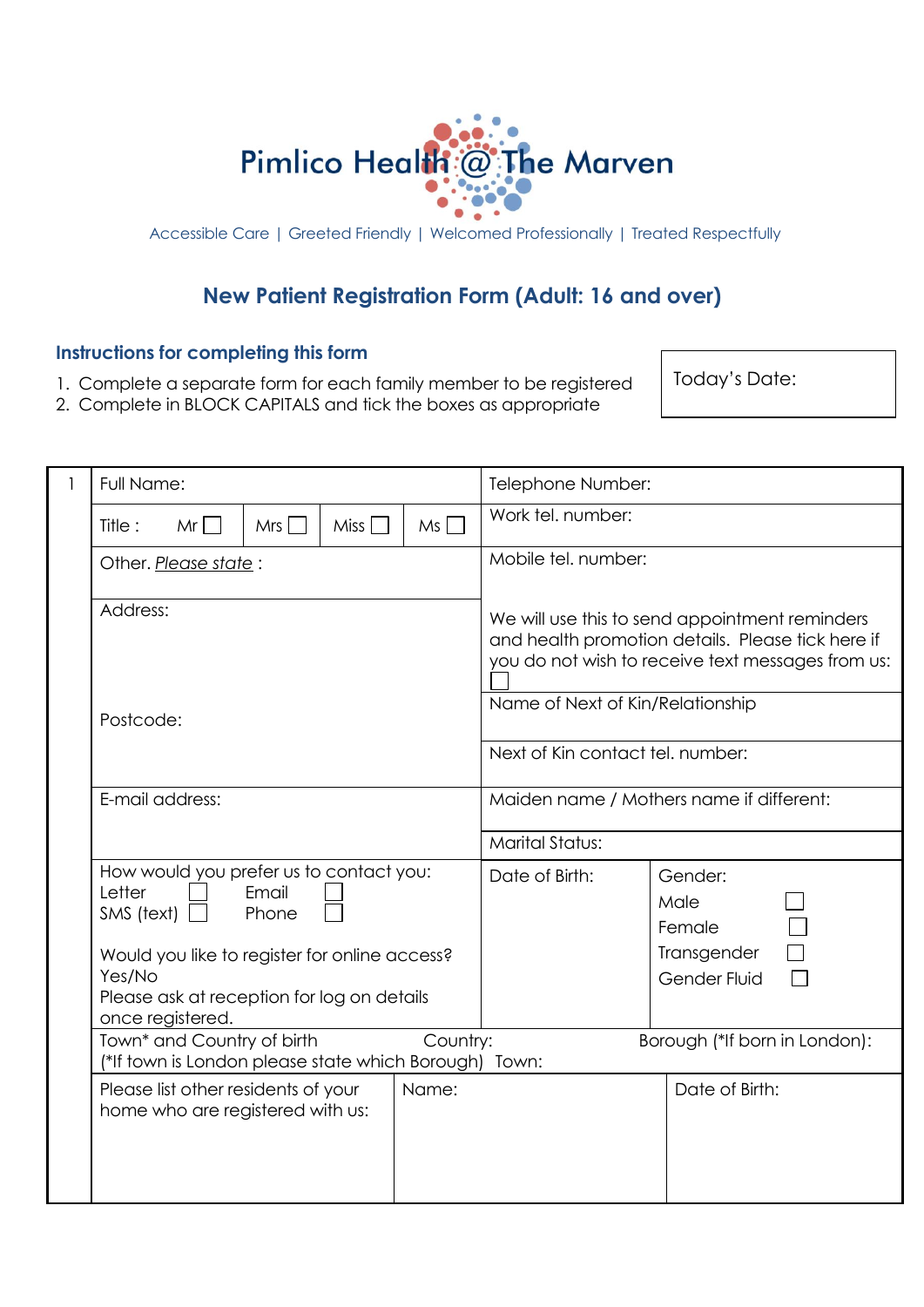| $\overline{2}$ | Looking After A Family Member                                                                                                                                                                                                                 |                                   |                                   |                            |  |  |  |  |  |
|----------------|-----------------------------------------------------------------------------------------------------------------------------------------------------------------------------------------------------------------------------------------------|-----------------------------------|-----------------------------------|----------------------------|--|--|--|--|--|
|                | Are you looking after someone?<br>Let us know if you are looking after someone who is ill, frail, disabled or has mental<br>health and/or emotional support needs, or substance misuse problems.                                              |                                   |                                   | Yes $\lfloor$<br><b>No</b> |  |  |  |  |  |
|                | Is someone looking after you?<br>Let us know if a family member, friend or neighbour looks after you. If yes, they are<br>Yes<br>your carer.<br><b>No</b><br>You are welcome to invite your carer to accompany you to visits at the practice. |                                   |                                   |                            |  |  |  |  |  |
|                | Carer's name:                                                                                                                                                                                                                                 | Relationship to you:              |                                   |                            |  |  |  |  |  |
|                | Telephone number of carer:                                                                                                                                                                                                                    |                                   | Is your carer registered with us? |                            |  |  |  |  |  |
|                | Address of carer:                                                                                                                                                                                                                             |                                   |                                   |                            |  |  |  |  |  |
| 3              | Are You Currently Employed?                                                                                                                                                                                                                   |                                   |                                   |                            |  |  |  |  |  |
|                | If so please specify whether:                                                                                                                                                                                                                 | Full-time                         | Part-time                         | Self-employed              |  |  |  |  |  |
|                | If you are not employed, please indicate which best describes you:                                                                                                                                                                            |                                   |                                   |                            |  |  |  |  |  |
|                | Retired<br>Student                                                                                                                                                                                                                            | Housewife/Homemaker/House husband |                                   | Unemployed                 |  |  |  |  |  |
|                | Other<br>Please state:                                                                                                                                                                                                                        |                                   |                                   |                            |  |  |  |  |  |
|                | If returning from the Armed Forces please state which below:                                                                                                                                                                                  |                                   |                                   | Comments:                  |  |  |  |  |  |
|                | Army<br>Royal Navy<br>Royal Air force                                                                                                                                                                                                         |                                   |                                   |                            |  |  |  |  |  |
|                |                                                                                                                                                                                                                                               |                                   |                                   |                            |  |  |  |  |  |
| 4              | Your Religion (Please tick)                                                                                                                                                                                                                   |                                   |                                   |                            |  |  |  |  |  |
|                |                                                                                                                                                                                                                                               |                                   |                                   |                            |  |  |  |  |  |

| $C$ of E                                  | Catholic                                | Other Christian<br>(state): |         | <b>Buddhist</b> | Hindu                   | Muslim |  |
|-------------------------------------------|-----------------------------------------|-----------------------------|---------|-----------------|-------------------------|--------|--|
| Sikh                                      | Jewish                                  | Jehovah's Witness           |         | No religion     | Other religion (state)  |        |  |
| Your Ethnic Origin (Please tick one)      |                                         |                             |         |                 |                         |        |  |
| <b>Black Caribbean/British</b>            | Indian / British Indian                 |                             | Arabic  |                 | White (UK)              |        |  |
| <b>Black African / British</b><br>$\perp$ | Pakistani /<br><b>British Pakistani</b> |                             | Chinese |                 | White (Irish)           |        |  |
| Other Black Background                    | Bangladeshi /<br>British Bangladeshi    |                             | Other   |                 | White (Other)           |        |  |
| Other Mixed Background                    | Other Asian Background                  |                             |         |                 | Ethnic Category Refused |        |  |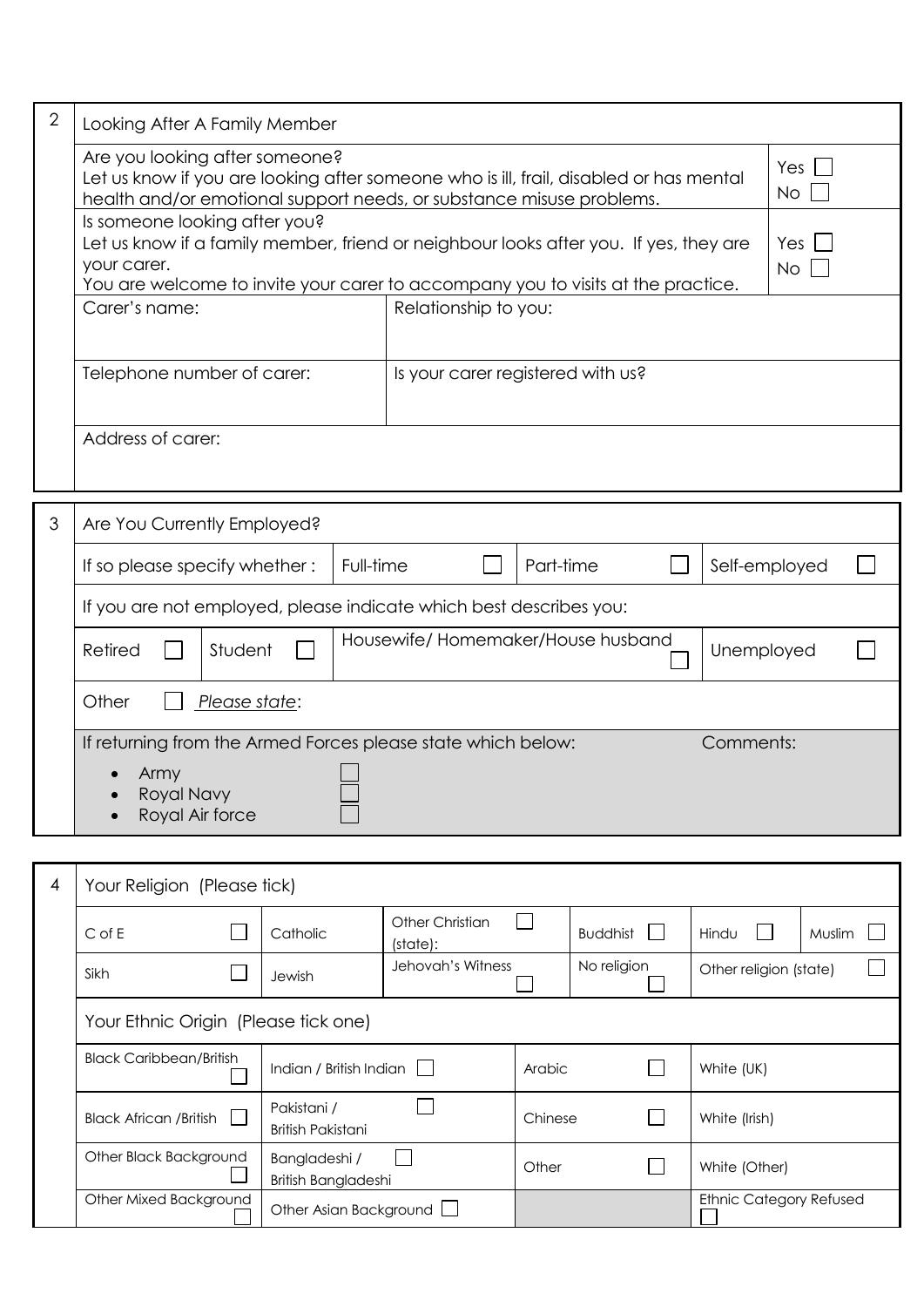| Do you need an Interpreter? (Please tick)                              |  |                 |  |                 |  |                               |                          |  |
|------------------------------------------------------------------------|--|-----------------|--|-----------------|--|-------------------------------|--------------------------|--|
| Arabic                                                                 |  | Hindi           |  | Urdu            |  | Bengali /Sytheti              |                          |  |
| Polish                                                                 |  | Farsi           |  | French          |  | Portuguese                    |                          |  |
| Guajarati                                                              |  | Punjabi         |  | Other language. |  | Please state:                 |                          |  |
| Do you need help with mobility/hearing/speaking? (tick all that apply) |  |                 |  |                 |  |                               |                          |  |
| Wheelchair                                                             |  | Walking aid     |  | Hearing aid     |  | British sign<br>language(BSL) | Makaton sign<br>language |  |
| Lip reading:                                                           |  | Large print:    |  | <b>Braille</b>  |  | Other. Please state:          |                          |  |
| Are you currently?                                                     |  | <b>Homeless</b> |  | A Refugee       |  | An Asylum Seeker              |                          |  |
| Are you an 'Assistance Dog' User?                                      |  |                 |  | Yes             |  | <b>No</b>                     |                          |  |
| Are you housebound?                                                    |  |                 |  | Yes             |  | <b>No</b>                     |                          |  |

| Women Only                                                                                                    | Date: | Result: |       |  |  |
|---------------------------------------------------------------------------------------------------------------|-------|---------|-------|--|--|
| J<br>Was this at your GP<br>Date of last Mammogram (if<br>$Yes \Box No \Box$<br>applicable):<br>Surgery?      |       |         |       |  |  |
| Number of pregnancies (include miscarriages & terminations) (If applicable)                                   |       |         |       |  |  |
| Do you wish to see a doctor in this Practice for contraceptive services (including the<br>pill, coil or cap)? |       | Yes     | No II |  |  |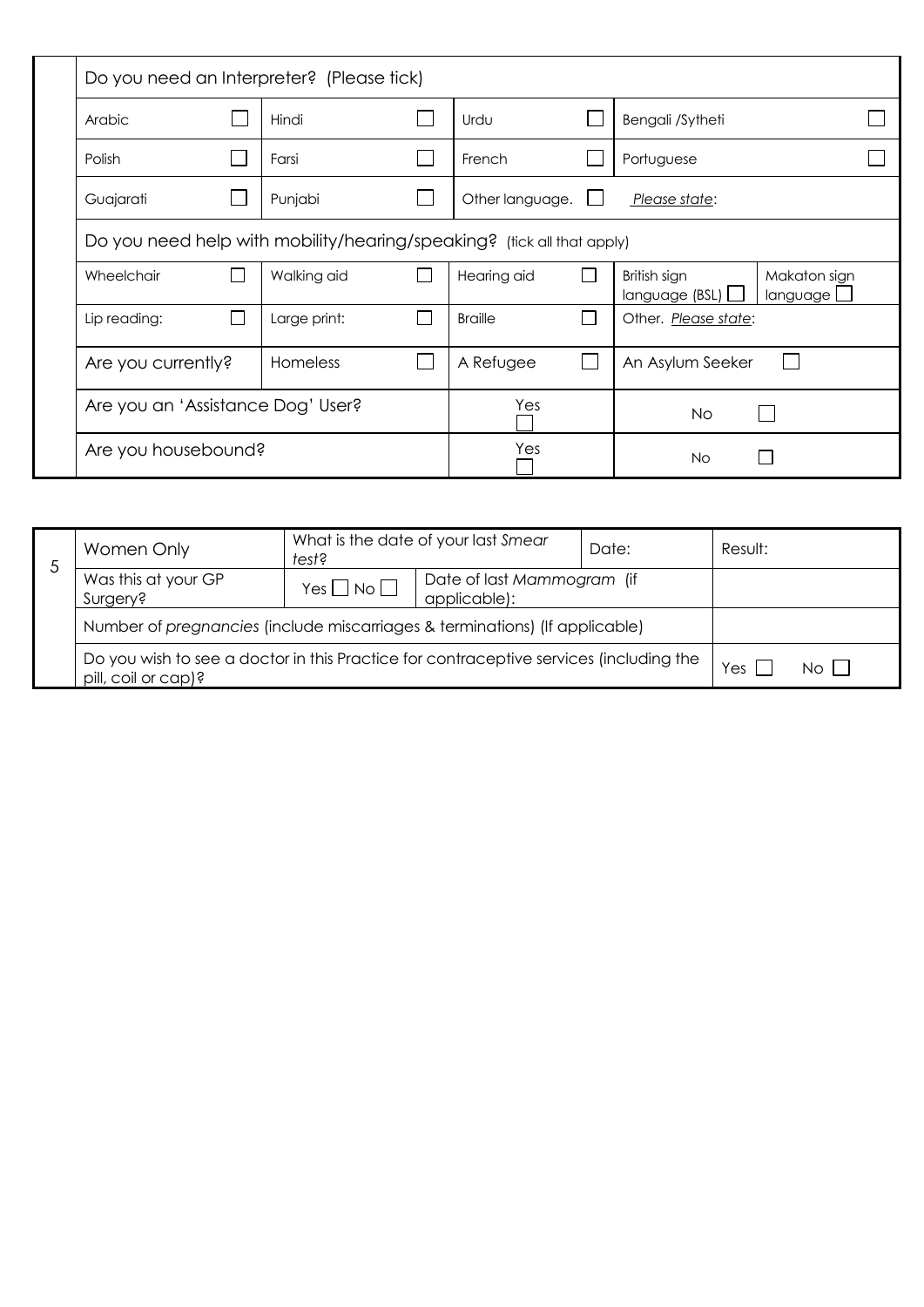# **Cytology Form**

Notification of last cervical screening test (NHS or non NHS) and total hysterectomy

| The patient named below has informed us of her last cervical smear test /<br>Date of hysterectomy. Please update the woman's screening history at the CCG. |  |
|------------------------------------------------------------------------------------------------------------------------------------------------------------|--|
|                                                                                                                                                            |  |
|                                                                                                                                                            |  |
|                                                                                                                                                            |  |
|                                                                                                                                                            |  |
|                                                                                                                                                            |  |
|                                                                                                                                                            |  |
| Taken by NHS clinic - Privately - Abroad *delete as appropriate                                                                                            |  |
|                                                                                                                                                            |  |
|                                                                                                                                                            |  |
|                                                                                                                                                            |  |
| Patient refuses / does not require cervical screening - postpone for years                                                                                 |  |
|                                                                                                                                                            |  |
|                                                                                                                                                            |  |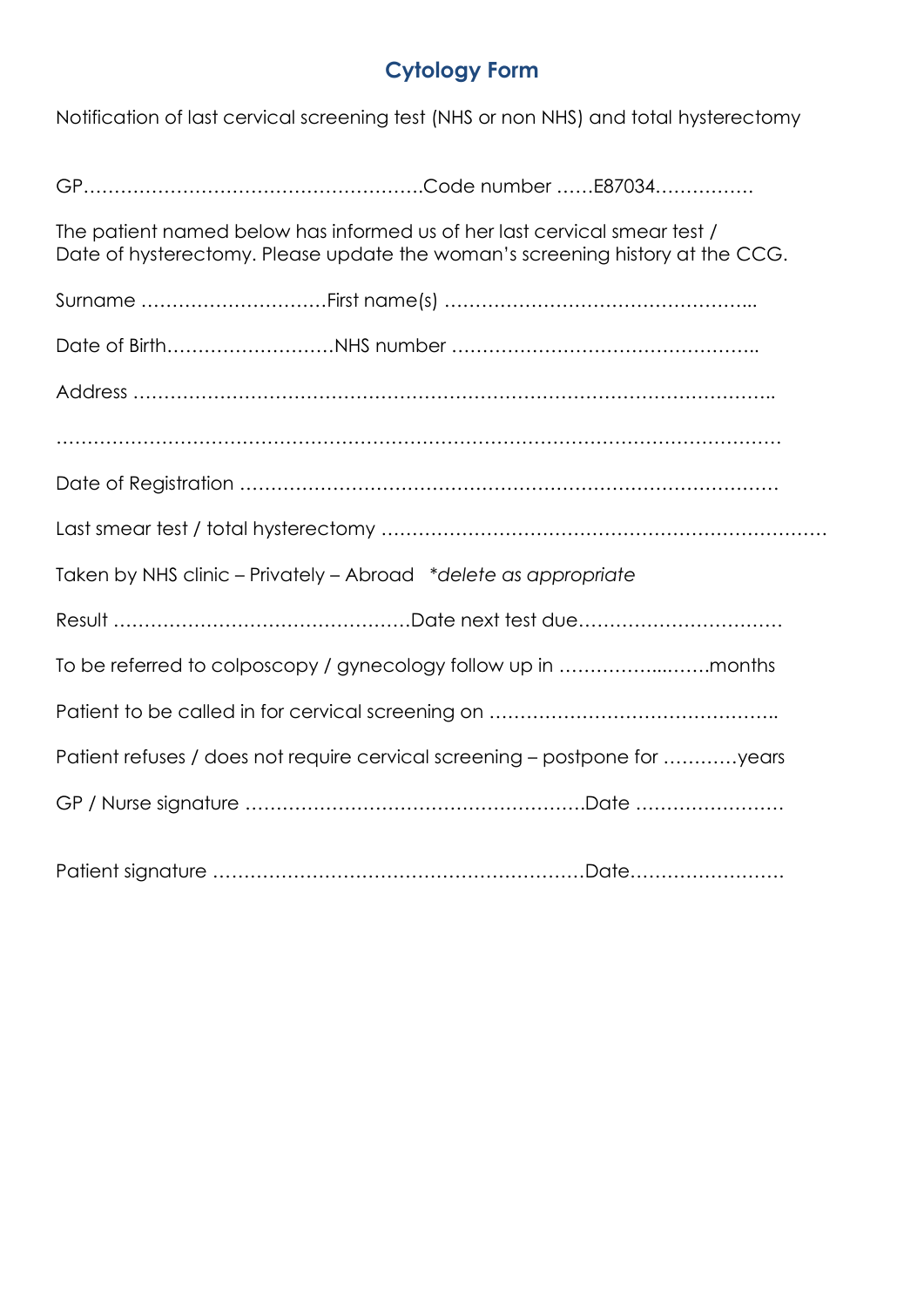| 6 | Your Medical Background                                                                                                       |                                                                     |                                       |  |                                                                                                |      |  |  |
|---|-------------------------------------------------------------------------------------------------------------------------------|---------------------------------------------------------------------|---------------------------------------|--|------------------------------------------------------------------------------------------------|------|--|--|
|   | Are there any serious diseases that affect your parents, brothers or sisters?<br>Tick all that apply and state family member: |                                                                     |                                       |  |                                                                                                |      |  |  |
|   | <b>Diabetes</b><br>Who:                                                                                                       | Asthma<br>Thyroid disorder<br><b>Stroke</b><br>Who:<br>Who:<br>Who: |                                       |  |                                                                                                |      |  |  |
|   | <b>Heart Attack under</b><br>age of 60<br>Who:                                                                                | Cancer<br>(Specify type)<br>Who:                                    | <b>High Blood</b><br>pressure<br>Who: |  | Any other<br>important family<br>illness.                                                      | Who: |  |  |
|   | Please state any allergies and sensitivities you have<br>to medicines, food & dressings:                                      |                                                                     |                                       |  |                                                                                                |      |  |  |
|   | Please state any mental disabilities you have:                                                                                |                                                                     |                                       |  |                                                                                                |      |  |  |
|   | Are you able to administer your own<br>medicines?                                                                             | If no please give details, e.g. swallowing or                       |                                       |  |                                                                                                |      |  |  |
|   | What chronic medical conditions have you had?                                                                                 | Date of Diagnosis:                                                  |                                       |  |                                                                                                |      |  |  |
|   | What operations have you had?                                                                                                 | Date of operation/s:                                                |                                       |  |                                                                                                |      |  |  |
|   | Date of injury/s<br>What injuries have you had?                                                                               |                                                                     |                                       |  |                                                                                                |      |  |  |
|   | Please list any tablets, medicines or other treatments you are currently taking / undertaking:                                |                                                                     |                                       |  |                                                                                                |      |  |  |
|   |                                                                                                                               |                                                                     |                                       |  |                                                                                                |      |  |  |
|   | preferred choice of pharmacy, ready for your collection.                                                                      |                                                                     |                                       |  | We provide electronic prescribing, which means your prescriptions are send via computer to you |      |  |  |

Would you like to select your most convenient pharmacy to collect your prescriptions from?

Yes No

 $\overline{\Box}$ 

If Yes Which is the name of this pharmacy?

| Sexual Orientation                                                     |
|------------------------------------------------------------------------|
| Lesbian $\Box$  <br>  Bisexual     Heterosexual     Asexual    <br>Gay |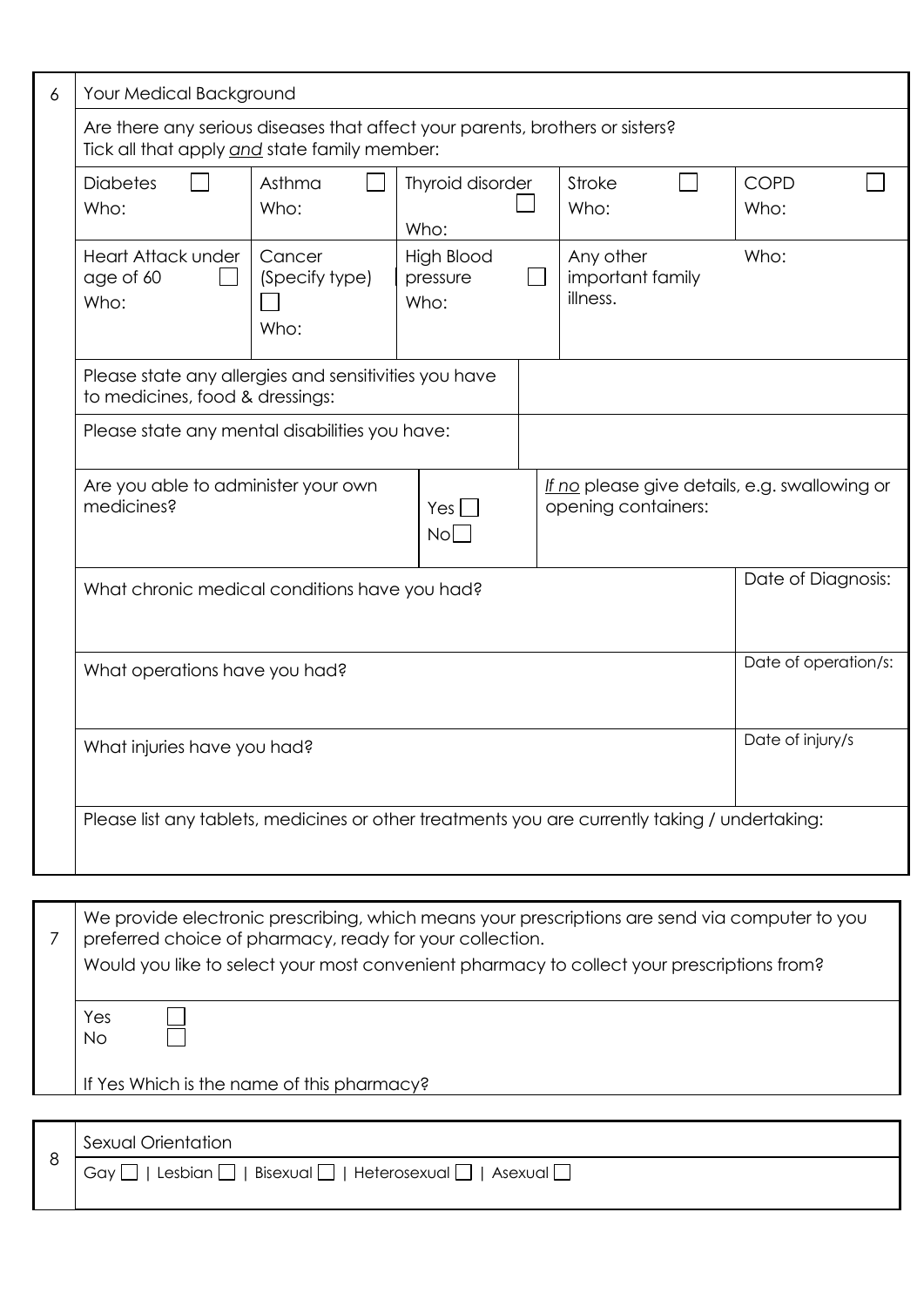| Q | Lifestyle                                                                    |            |  |          |  |  |  |  |
|---|------------------------------------------------------------------------------|------------|--|----------|--|--|--|--|
|   | Are you currently a smoker?<br>Have you ever been a smoker?                  | Yes<br>Yes |  | No<br>No |  |  |  |  |
|   | If you smoke, how many Cigarettes / Cigars / Tobacco do you smoke in a week? |            |  |          |  |  |  |  |
|   | Cigarettes:<br>Cigars:<br>Tobacco:                                           |            |  |          |  |  |  |  |
|   | If you are a smoker and want to STOP please tick here: $\Box$                |            |  |          |  |  |  |  |

# **Alcohol Consumption – Audit C Form**

| <b>Questions</b>                                                                                                  |              | <b>Scoring system</b>   |                                  |                                 |                              |       |  |
|-------------------------------------------------------------------------------------------------------------------|--------------|-------------------------|----------------------------------|---------------------------------|------------------------------|-------|--|
|                                                                                                                   | $\mathbf 0$  |                         | $\mathbf{2}$                     | $\overline{3}$                  | 4                            | score |  |
| How often do you have a drink containing alcohol?                                                                 | <b>Never</b> | Monthly<br>or less      | $2 - 4$<br>times<br>per<br>month | $2 - 3$<br>times<br>per<br>week | $4+$<br>times<br>per<br>week |       |  |
| How many units of alcohol do you drink on a typical day<br>when you are drinking?                                 | $1 - 2$      | $3 - 4$                 | $5 - 6$                          | $7 - 9$                         | $10+$                        |       |  |
| How often have you had 6 or more units if female, or 8 or<br>more if male, on a single occasion in the last year? | <b>Never</b> | Less<br>than<br>monthly | <b>Monthly</b>                   | Weekly                          | Daily or<br>almost<br>daily  |       |  |

**Scoring:** A total of 5+ indicates increasing or higher risk drinking | An overall total score of 5 or above is AUDIT-C positive.

| <b>Questions</b>                                                                                                                             |              | <b>Scoring system</b>   |                                        |               |                                    |       |  |
|----------------------------------------------------------------------------------------------------------------------------------------------|--------------|-------------------------|----------------------------------------|---------------|------------------------------------|-------|--|
|                                                                                                                                              | 0            | $\mathbf{1}$            | $\overline{2}$                         | 3             | $\boldsymbol{4}$                   | score |  |
| How often during the last year have you found that you<br>were not able to stop drinking once you had started?                               | <b>Never</b> | Less<br>than<br>monthly | Monthly                                | Weekly        | Daily or<br>almost<br>daily        |       |  |
| How often during the last year have you failed to do<br>what was normally expected from you because of your<br>drinking?                     | <b>Never</b> | Less<br>than<br>monthly | Monthly                                | Weekly        | Daily or<br>almost<br>daily        |       |  |
| How often during the last year have you needed an<br>alcoholic drink in the morning to get yourself going after<br>a heavy drinking session? | <b>Never</b> | Less<br>than<br>monthly | Monthly                                | <b>Weekly</b> | Daily or<br>almost<br>daily        |       |  |
| How often during the last year have you had a feeling of<br>guilt or remorse after drinking?                                                 | <b>Never</b> | Less<br>than<br>monthly | Monthly                                | Weekly        | Daily or<br>almost<br>daily        |       |  |
| How often during the last year have you been unable to<br>remember what happened the night before because<br>you had been drinking?          | <b>Never</b> | Less<br>than<br>monthly | Monthly                                | Weekly        | Daily or<br>almost<br>daily        |       |  |
| Have you or somebody else been injured as a result of<br>your drinking?                                                                      | <b>No</b>    |                         | Yes, but<br>not in<br>the last<br>year |               | Yes,<br>during<br>the last<br>year |       |  |
| Has a relative or friend, doctor or other health worker<br>been concerned about your drinking or suggested that<br>you cut down?             | <b>No</b>    |                         | Yes, but<br>not in<br>the last<br>year |               | Yes,<br>during<br>the last<br>year |       |  |

**Scoring:**  $0 - 7$  Lower risk,  $8 - 15$  Increasing risk | 16 - 19 Higher risk, 20+ Possible dependence.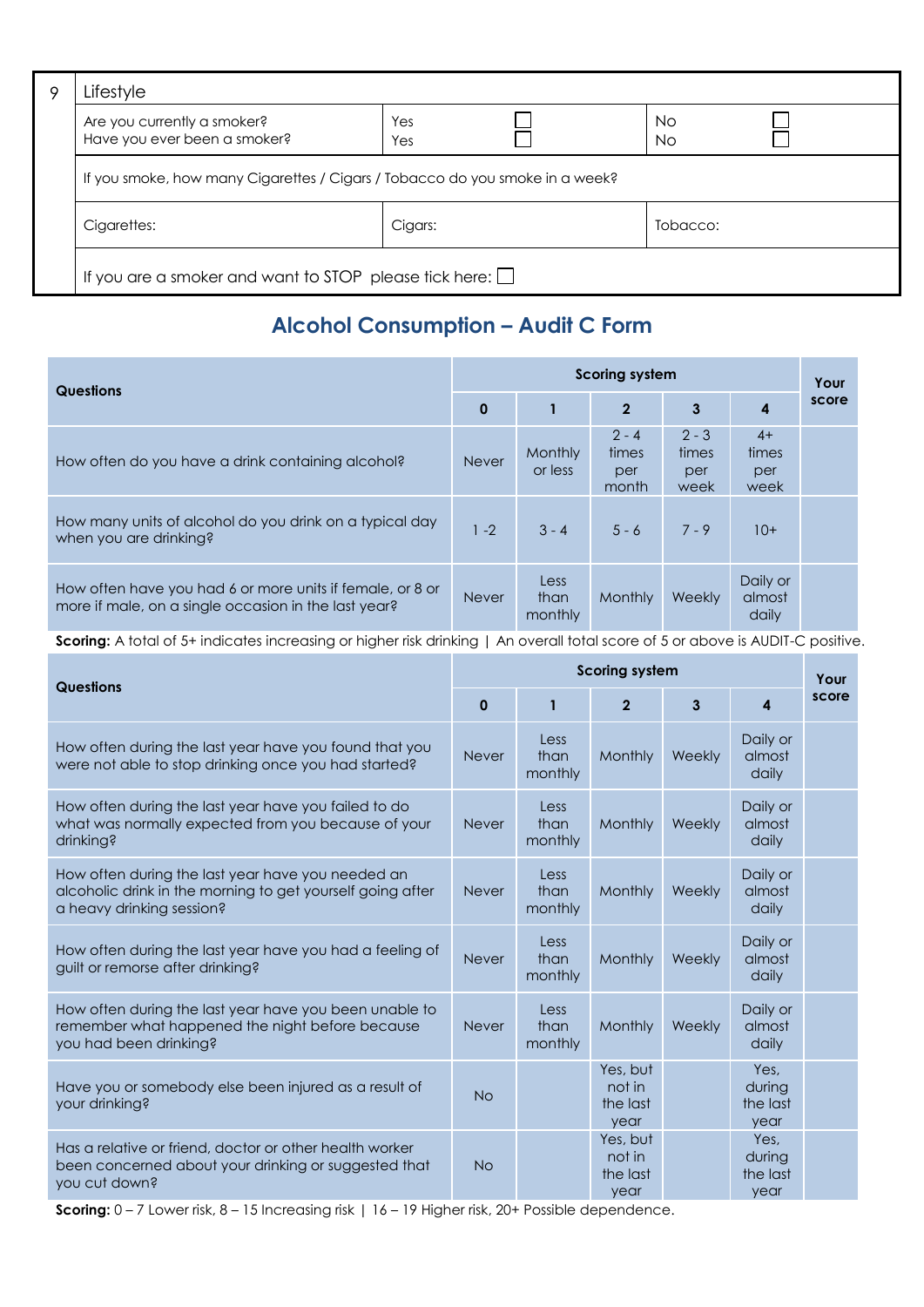| 10 | Diet and Exercise           |                                        |  |  | What type of diet do you have? |            |                             |  |
|----|-----------------------------|----------------------------------------|--|--|--------------------------------|------------|-----------------------------|--|
|    |                             | How much exercise do you do?           |  |  |                                | Healthy    |                             |  |
|    | Sedentary                   | (No exercise)                          |  |  |                                | Unhealthy  |                             |  |
|    | Gentle                      | (climbs stairs, walking,<br>gardening) |  |  |                                | Vegan      |                             |  |
|    | Moderate                    | (Cycling, swimming regularly)          |  |  |                                | Vegetarian |                             |  |
|    | Vigorous                    | (Attends gym regularly)                |  |  |                                | Moderate   |                             |  |
|    | Please enter your height in |                                        |  |  |                                |            | Please enter your weight in |  |
|    | Feet / inches:              | cm:                                    |  |  | Kilos/grams:                   |            | Stones / lbs:               |  |
|    |                             |                                        |  |  |                                |            |                             |  |

| 11 | <b>Sharing Your Medical Record</b>                                                                                                                                                                                                                                                                                                                                                                                                                                       |  |  |  |
|----|--------------------------------------------------------------------------------------------------------------------------------------------------------------------------------------------------------------------------------------------------------------------------------------------------------------------------------------------------------------------------------------------------------------------------------------------------------------------------|--|--|--|
|    | Medical Record Sharing allows your complete GP medical record to be made available to authorised<br>healthcare professionals involved in your care. You will always be asked your permission before anybody<br>looks at your shared medical record.                                                                                                                                                                                                                      |  |  |  |
|    | If you don't want to share your GP record tick here:<br>Summary Care Record contains details of your key health information – medications, allergies and adverse<br>reactions. They are accessible to authorised healthcare staff in A&E Departments throughout England. You                                                                                                                                                                                             |  |  |  |
|    | will always be asked your permission before anybody looks at your Summary Care Record.<br>If you don't want to have a Summary Care Record tick here:                                                                                                                                                                                                                                                                                                                     |  |  |  |
|    | The Care.data Programme Collates information about you and the care you receive. It links information<br>from all the different places where you receive care, such as your GP, hospital and community services, to<br>help them provide a full picture of your medical needs and the care you are receiving. This data is made<br>available to NHS Commissioners so that they can design integrated services and is shared with third parties for<br>research purposes. |  |  |  |
|    | I wish to OPT OUT from my Personal Confidential Data being shared outside my GP practice:                                                                                                                                                                                                                                                                                                                                                                                |  |  |  |
|    | I wish to OPT OUT from my Personal Confidential Data being shared with third parties:                                                                                                                                                                                                                                                                                                                                                                                    |  |  |  |
|    | Patient Participation Group (PPG)                                                                                                                                                                                                                                                                                                                                                                                                                                        |  |  |  |

12 The Practice is committed to improving the services we provide to our patients.

- To do this, it is vital that we hear from people about their experiences, views, and ideas for making services better
- By expressing your interest, you will be helping us to plan ways of involving patients that suit you
- It will also mean we can keep you informed of opportunities to give your views and up to date with developments within the Practice
- If you are interested in getting involved in the PPG, please tick yes in the box below and we will arrange for the Practice for the Practice Patient Participation Group Application Form to be given to you at your initial consultation

*Yes* I am interested in becoming involved in the PPG 1 No I am not interested in becoming involved in the

PPG

| 13 | Other Information                                                                                                    |                                                                                                    |  |  |
|----|----------------------------------------------------------------------------------------------------------------------|----------------------------------------------------------------------------------------------------|--|--|
|    | Do you have a "Living Will"? (A statement<br>explaining what medical treatment you would not<br>want in the future)? | If "Yes", can you please bring a<br>Yes<br>written copy of it to your first<br>No.<br>appointment? |  |  |
|    | Have you nominated someone to speak on your<br>behalf (e.g. a person who has Power of Attorney)?                     | If "Yes", please state their<br>Name:                                                              |  |  |
|    | Yes<br>Nο                                                                                                            | Address:<br>Phone number:                                                                          |  |  |